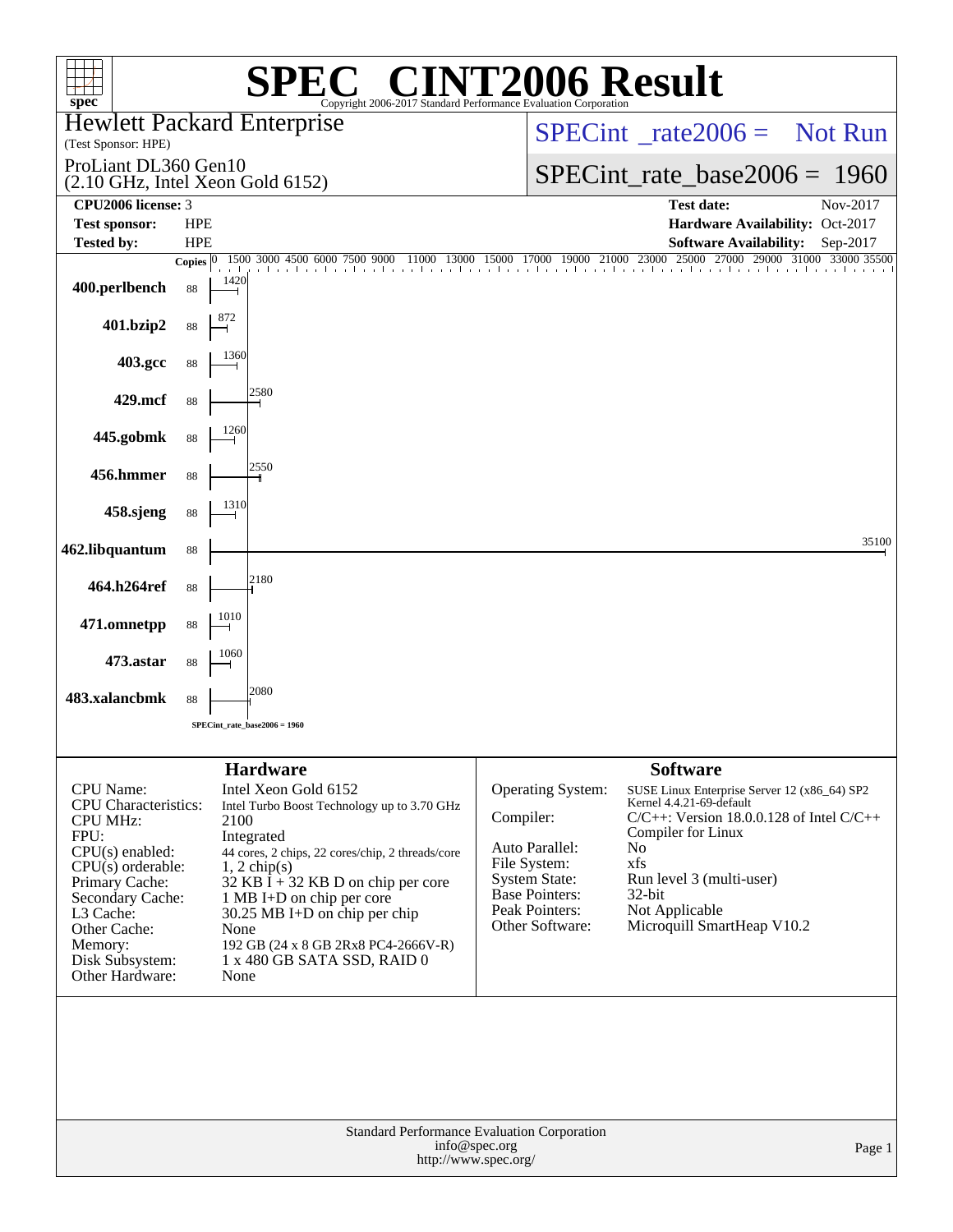

### Hewlett Packard Enterprise

(Test Sponsor: HPE)

ProLiant DL360 Gen10

(2.10 GHz, Intel Xeon Gold 6152)

 $SPECTnt_rate2006 = Not Run$ 

# [SPECint\\_rate\\_base2006 =](http://www.spec.org/auto/cpu2006/Docs/result-fields.html#SPECintratebase2006) 1960

**[CPU2006 license:](http://www.spec.org/auto/cpu2006/Docs/result-fields.html#CPU2006license)** 3 **[Test date:](http://www.spec.org/auto/cpu2006/Docs/result-fields.html#Testdate)** Nov-2017 **[Test sponsor:](http://www.spec.org/auto/cpu2006/Docs/result-fields.html#Testsponsor)** HPE **[Hardware Availability:](http://www.spec.org/auto/cpu2006/Docs/result-fields.html#HardwareAvailability)** Oct-2017 **[Tested by:](http://www.spec.org/auto/cpu2006/Docs/result-fields.html#Testedby)** HPE **[Software Availability:](http://www.spec.org/auto/cpu2006/Docs/result-fields.html#SoftwareAvailability)** Sep-2017

## **[Results Table](http://www.spec.org/auto/cpu2006/Docs/result-fields.html#ResultsTable)**

|                                                                                                          | <b>Base</b>   |                |       |                |       |                | <b>Peak</b>       |               |                |              |                |              |                |              |
|----------------------------------------------------------------------------------------------------------|---------------|----------------|-------|----------------|-------|----------------|-------------------|---------------|----------------|--------------|----------------|--------------|----------------|--------------|
| <b>Benchmark</b>                                                                                         | <b>Copies</b> | <b>Seconds</b> | Ratio | <b>Seconds</b> | Ratio | <b>Seconds</b> | Ratio             | <b>Copies</b> | <b>Seconds</b> | <b>Ratio</b> | <b>Seconds</b> | <b>Ratio</b> | <b>Seconds</b> | <b>Ratio</b> |
| 400.perlbench                                                                                            | 88            | 605            | 1420  | 605            | 1420  | 605            | 1420              |               |                |              |                |              |                |              |
| 401.bzip2                                                                                                | 88            | 972            | 874   | 974            | 872   | 988            | 860               |               |                |              |                |              |                |              |
| $403.\text{gcc}$                                                                                         | 88            | 519            | 1360  | 521            | 1360  | 520            | 1360              |               |                |              |                |              |                |              |
| $429$ .mcf                                                                                               | 88            | 310            | 2590  | 311            | 2580  | 313            | 2570              |               |                |              |                |              |                |              |
| $445$ .gobm $k$                                                                                          | 88            | 733            | 1260  | 730            | 1260  | 732            | 1260              |               |                |              |                |              |                |              |
| 456.hmmer                                                                                                | 88            | 322            | 2550  | 323            | 2540  | 316            | 2600l             |               |                |              |                |              |                |              |
| $458$ .sjeng                                                                                             | 88            | 810            | 1320  | 810            | 1310  | 812            | 1310              |               |                |              |                |              |                |              |
| 462.libquantum                                                                                           | 88            | 51.9           | 35100 | 51.9           | 35100 | 51.9           | 35100             |               |                |              |                |              |                |              |
| 464.h264ref                                                                                              | 88            | 902            | 2160  | 895            | 2180  | 893            | 2180              |               |                |              |                |              |                |              |
| 471.omnetpp                                                                                              | 88            | 543            | 1010  | 544            | 1010  | 544            | <b>1010</b>       |               |                |              |                |              |                |              |
| 473.astar                                                                                                | 88            | 585            | 1060  | 586            | 1050  | 585            | 1060              |               |                |              |                |              |                |              |
| 483.xalancbmk                                                                                            | 88            | 292            | 2080  | 292            | 2080  | 293            | 2070 <sub>l</sub> |               |                |              |                |              |                |              |
| Results appear in the order in which they were run. Bold underlined text indicates a median measurement. |               |                |       |                |       |                |                   |               |                |              |                |              |                |              |

### **[Submit Notes](http://www.spec.org/auto/cpu2006/Docs/result-fields.html#SubmitNotes)**

 The numactl mechanism was used to bind copies to processors. The config file option 'submit' was used to generate numactl commands to bind each copy to a specific processor. For details, please see the config file.

## **[Operating System Notes](http://www.spec.org/auto/cpu2006/Docs/result-fields.html#OperatingSystemNotes)**

 Stack size set to unlimited using "ulimit -s unlimited" Transparent Huge Pages enabled by default Filesystem page cache cleared with: shell invocation of 'sync; echo 3 > /proc/sys/vm/drop\_caches' prior to run runspec command invoked through numactl i.e.: numactl --interleave=all runspec <etc> irqbalance disabled with "service irqbalance stop" tuned profile set wtih "tuned-adm profile throughput-performance" VM Dirty ratio was set to 40 using "echo 40 > /proc/sys/vm/dirty\_ratio" Numa balancing was disabled using "echo 0 > /proc/sys/kernel/numa\_balancing"

## **[Platform Notes](http://www.spec.org/auto/cpu2006/Docs/result-fields.html#PlatformNotes)**

BIOS Configuration: Thermal Configuration set to Maximum Cooling LLC Prefetch set to Enabled LLC Dead Line Allocation set to Disabled Memory Patrol Scrubbing set to Disabled Workload Profile set to General Throughput Compute Minimum Processor Idle Power Core C-State set to C1E Sysinfo program /cpu2006/config/sysinfo.rev6993 Continued on next page

> Standard Performance Evaluation Corporation [info@spec.org](mailto:info@spec.org) <http://www.spec.org/>

Page 2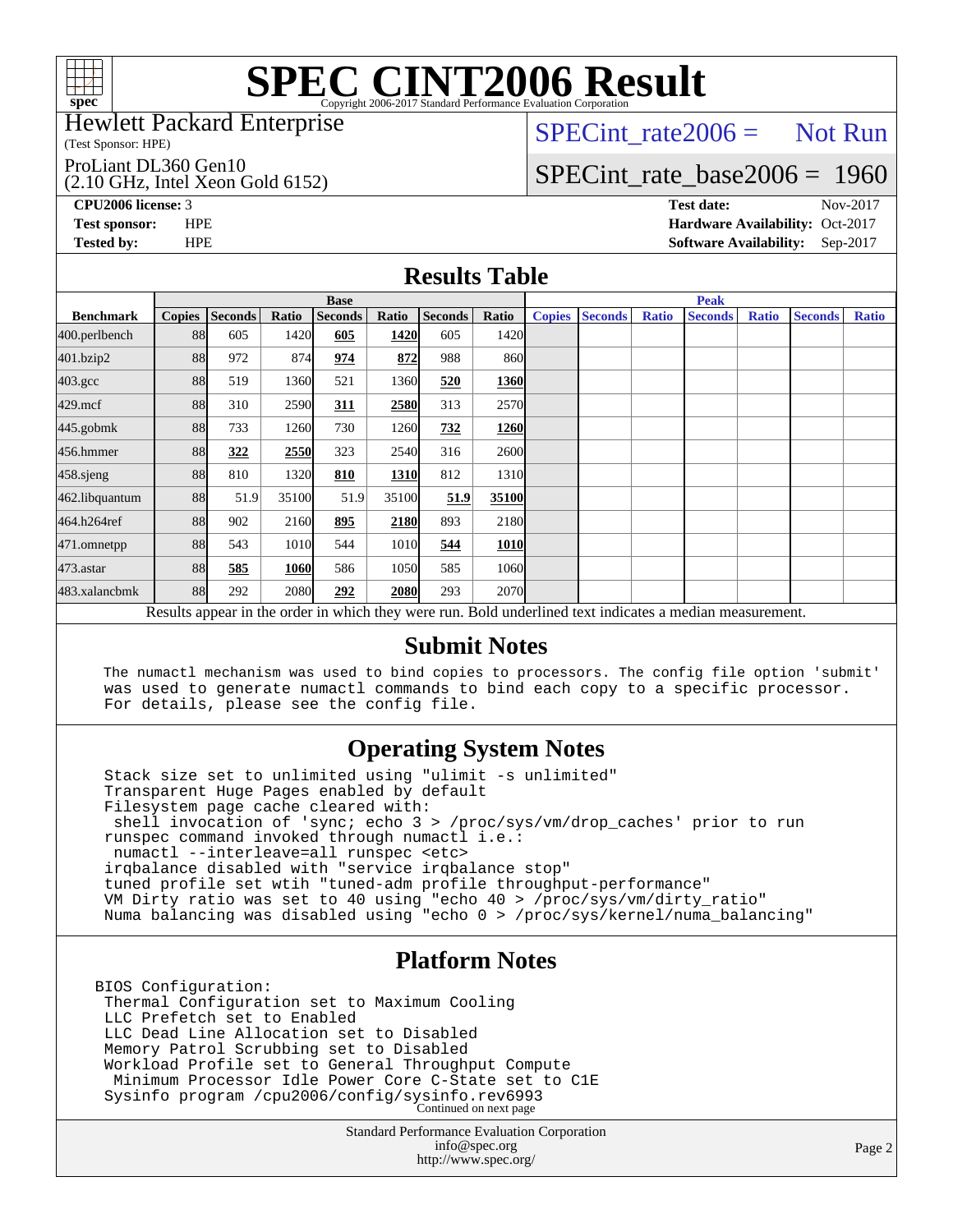

Hewlett Packard Enterprise

[SPECint\\_rate2006 =](http://www.spec.org/auto/cpu2006/Docs/result-fields.html#SPECintrate2006) Not Run

(Test Sponsor: HPE) ProLiant DL360 Gen10

(2.10 GHz, Intel Xeon Gold 6152)

[SPECint\\_rate\\_base2006 =](http://www.spec.org/auto/cpu2006/Docs/result-fields.html#SPECintratebase2006) 1960

**[CPU2006 license:](http://www.spec.org/auto/cpu2006/Docs/result-fields.html#CPU2006license)** 3 **[Test date:](http://www.spec.org/auto/cpu2006/Docs/result-fields.html#Testdate)** Nov-2017 **[Test sponsor:](http://www.spec.org/auto/cpu2006/Docs/result-fields.html#Testsponsor)** HPE **[Hardware Availability:](http://www.spec.org/auto/cpu2006/Docs/result-fields.html#HardwareAvailability)** Oct-2017 **[Tested by:](http://www.spec.org/auto/cpu2006/Docs/result-fields.html#Testedby)** HPE **[Software Availability:](http://www.spec.org/auto/cpu2006/Docs/result-fields.html#SoftwareAvailability)** Sep-2017

### **[Platform Notes \(Continued\)](http://www.spec.org/auto/cpu2006/Docs/result-fields.html#PlatformNotes)**

| Standard Performance Evaluation Corporation<br>info@spec.org<br>http://www.spec.org/                                                                                                                                                                                                                                                                                                                                                                                                            | Page 3 |
|-------------------------------------------------------------------------------------------------------------------------------------------------------------------------------------------------------------------------------------------------------------------------------------------------------------------------------------------------------------------------------------------------------------------------------------------------------------------------------------------------|--------|
| SPEC is set to: /cpu2006<br>Size Used Avail Use% Mounted on<br>Filesystem<br>Type<br>xfs<br>$/\text{dev/sdb3}$<br>407G<br>168G 240G<br>$42\%$ /home<br>Additional information from dmidecode:<br>Continued on next page                                                                                                                                                                                                                                                                         |        |
| run-level 3 Nov 2 20:00                                                                                                                                                                                                                                                                                                                                                                                                                                                                         |        |
| uname $-a$ :<br>Linux linux-0s5n 4.4.21-69-default #1 SMP Tue Oct 25 10:58:20 UTC 2016<br>(9464f67) x86_64 x86_64 x86_64 GNU/Linux                                                                                                                                                                                                                                                                                                                                                              |        |
| os-release:<br>NAME="SLES"<br>VERSION="12-SP2"<br>VERSION_ID="12.2"<br>PRETTY_NAME="SUSE Linux Enterprise Server 12 SP2"<br>ID="sles"<br>$ANSI\_COLOR = "0; 32"$<br>$CPE\_NAME = "cpe://o:suse: sles:12:sp2"$                                                                                                                                                                                                                                                                                   |        |
| From /etc/*release* /etc/*version*<br>SuSE-release:<br>SUSE Linux Enterprise Server 12 (x86_64)<br>$VERSION = 12$<br>PATCHLEVEL = 2<br># This file is deprecated and will be removed in a future service pack or<br>release.<br># Please check /etc/os-release for details about this release.                                                                                                                                                                                                  |        |
| From /proc/meminfo<br>MemTotal:<br>197546268 kB<br>HugePages_Total:<br>0<br>Hugepagesize: 2048 kB                                                                                                                                                                                                                                                                                                                                                                                               |        |
| model name : Intel(R) Xeon(R) Gold 6152 CPU @ 2.10GHz<br>2 "physical id"s (chips)<br>88 "processors"<br>cores, siblings (Caution: counting these is hw and system dependent.<br>The<br>following excerpts from /proc/cpuinfo might not be reliable. Use with<br>caution.)<br>cpu cores $: 22$<br>siblings : 44<br>physical 0: cores 0 1 2 3 8 9 10 11 12 16 17 18 19 20 21 24 25 26 27 28<br>physical 1: cores 0 1 2 3 8 9 10 11 12 16 17 18 19 20 21 24 25 26 27 28<br>cache size $: 30976$ KB |        |
| some common utilities. To remove or add to this section, see:<br>http://www.spec.org/cpu2006/Docs/config.html#sysinfo<br>From /proc/cpuinfo                                                                                                                                                                                                                                                                                                                                                     |        |
| This section contains SUT (System Under Test) info as seen by                                                                                                                                                                                                                                                                                                                                                                                                                                   |        |
| Revision 6993 of 2015-11-06 (b5e8d4b4eb51ed28d7f98696cbe290c1)<br>running on linux-0s5n Thu Nov 2 20:05:13 2017                                                                                                                                                                                                                                                                                                                                                                                 |        |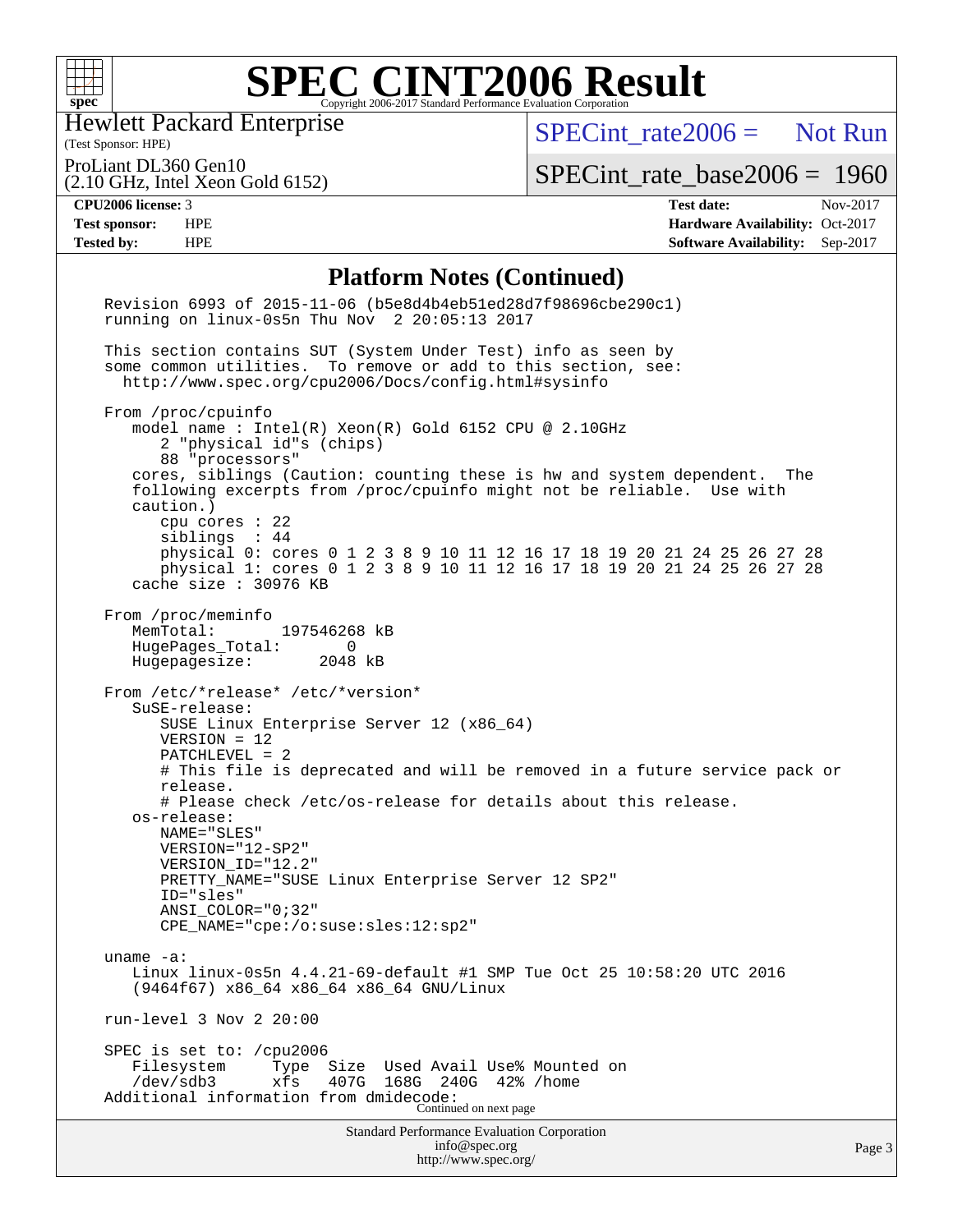

(Test Sponsor: HPE) Hewlett Packard Enterprise

(2.10 GHz, Intel Xeon Gold 6152)

 $SPECint rate2006 =$  Not Run

ProLiant DL360 Gen10

[SPECint\\_rate\\_base2006 =](http://www.spec.org/auto/cpu2006/Docs/result-fields.html#SPECintratebase2006) 1960

**[CPU2006 license:](http://www.spec.org/auto/cpu2006/Docs/result-fields.html#CPU2006license)** 3 **[Test date:](http://www.spec.org/auto/cpu2006/Docs/result-fields.html#Testdate)** Nov-2017 **[Test sponsor:](http://www.spec.org/auto/cpu2006/Docs/result-fields.html#Testsponsor)** HPE **[Hardware Availability:](http://www.spec.org/auto/cpu2006/Docs/result-fields.html#HardwareAvailability)** Oct-2017 **[Tested by:](http://www.spec.org/auto/cpu2006/Docs/result-fields.html#Testedby)** HPE **[Software Availability:](http://www.spec.org/auto/cpu2006/Docs/result-fields.html#SoftwareAvailability)** Sep-2017

### **[Platform Notes \(Continued\)](http://www.spec.org/auto/cpu2006/Docs/result-fields.html#PlatformNotes)**

 Warning: Use caution when you interpret this section. The 'dmidecode' program reads system data which is "intended to allow hardware to be accurately determined", but the intent may not be met, as there are frequent changes to hardware, firmware, and the "DMTF SMBIOS" standard.

 BIOS HPE U32 09/29/2017 Memory: 24x UNKNOWN NOT AVAILABLE 8 GB 2 rank 2666 MHz

(End of data from sysinfo program)

### **[General Notes](http://www.spec.org/auto/cpu2006/Docs/result-fields.html#GeneralNotes)**

Environment variables set by runspec before the start of the run: LD\_LIBRARY\_PATH = "/cpu2006/libs/32:/cpu2006/libs/64:/cpu2006/sh10.2"

 Binaries compiled on a system with 1x Intel Core i7-4790 CPU + 32GB RAM memory using Redhat Enterprise Linux 7.2

# **[Base Compiler Invocation](http://www.spec.org/auto/cpu2006/Docs/result-fields.html#BaseCompilerInvocation)**

[C benchmarks](http://www.spec.org/auto/cpu2006/Docs/result-fields.html#Cbenchmarks):

[icc -m32 -L/opt/intel/compilers\\_and\\_libraries\\_2018.0.082/linux/lib/ia32](http://www.spec.org/cpu2006/results/res2017q4/cpu2006-20171114-50643.flags.html#user_CCbase_intel_icc_355c401af4d5dc87e09103a6bbcae1c6)

[C++ benchmarks:](http://www.spec.org/auto/cpu2006/Docs/result-fields.html#CXXbenchmarks) [icpc -m32 -L/opt/intel/compilers\\_and\\_libraries\\_2018.0.082/linux/lib/ia32](http://www.spec.org/cpu2006/results/res2017q4/cpu2006-20171114-50643.flags.html#user_CXXbase_intel_icpc_b34a6f497613b30bc6bf10051974f22f)

## **[Base Portability Flags](http://www.spec.org/auto/cpu2006/Docs/result-fields.html#BasePortabilityFlags)**

 400.perlbench: [-D\\_FILE\\_OFFSET\\_BITS=64](http://www.spec.org/cpu2006/results/res2017q4/cpu2006-20171114-50643.flags.html#user_basePORTABILITY400_perlbench_file_offset_bits_64_438cf9856305ebd76870a2c6dc2689ab) [-DSPEC\\_CPU\\_LINUX\\_IA32](http://www.spec.org/cpu2006/results/res2017q4/cpu2006-20171114-50643.flags.html#b400.perlbench_baseCPORTABILITY_DSPEC_CPU_LINUX_IA32) 401.bzip2: [-D\\_FILE\\_OFFSET\\_BITS=64](http://www.spec.org/cpu2006/results/res2017q4/cpu2006-20171114-50643.flags.html#user_basePORTABILITY401_bzip2_file_offset_bits_64_438cf9856305ebd76870a2c6dc2689ab) 403.gcc: [-D\\_FILE\\_OFFSET\\_BITS=64](http://www.spec.org/cpu2006/results/res2017q4/cpu2006-20171114-50643.flags.html#user_basePORTABILITY403_gcc_file_offset_bits_64_438cf9856305ebd76870a2c6dc2689ab) 429.mcf: [-D\\_FILE\\_OFFSET\\_BITS=64](http://www.spec.org/cpu2006/results/res2017q4/cpu2006-20171114-50643.flags.html#user_basePORTABILITY429_mcf_file_offset_bits_64_438cf9856305ebd76870a2c6dc2689ab) 445.gobmk: [-D\\_FILE\\_OFFSET\\_BITS=64](http://www.spec.org/cpu2006/results/res2017q4/cpu2006-20171114-50643.flags.html#user_basePORTABILITY445_gobmk_file_offset_bits_64_438cf9856305ebd76870a2c6dc2689ab) 456.hmmer: [-D\\_FILE\\_OFFSET\\_BITS=64](http://www.spec.org/cpu2006/results/res2017q4/cpu2006-20171114-50643.flags.html#user_basePORTABILITY456_hmmer_file_offset_bits_64_438cf9856305ebd76870a2c6dc2689ab) 458.sjeng: [-D\\_FILE\\_OFFSET\\_BITS=64](http://www.spec.org/cpu2006/results/res2017q4/cpu2006-20171114-50643.flags.html#user_basePORTABILITY458_sjeng_file_offset_bits_64_438cf9856305ebd76870a2c6dc2689ab) 462.libquantum: [-D\\_FILE\\_OFFSET\\_BITS=64](http://www.spec.org/cpu2006/results/res2017q4/cpu2006-20171114-50643.flags.html#user_basePORTABILITY462_libquantum_file_offset_bits_64_438cf9856305ebd76870a2c6dc2689ab) [-DSPEC\\_CPU\\_LINUX](http://www.spec.org/cpu2006/results/res2017q4/cpu2006-20171114-50643.flags.html#b462.libquantum_baseCPORTABILITY_DSPEC_CPU_LINUX) 464.h264ref: [-D\\_FILE\\_OFFSET\\_BITS=64](http://www.spec.org/cpu2006/results/res2017q4/cpu2006-20171114-50643.flags.html#user_basePORTABILITY464_h264ref_file_offset_bits_64_438cf9856305ebd76870a2c6dc2689ab) 471.omnetpp: [-D\\_FILE\\_OFFSET\\_BITS=64](http://www.spec.org/cpu2006/results/res2017q4/cpu2006-20171114-50643.flags.html#user_basePORTABILITY471_omnetpp_file_offset_bits_64_438cf9856305ebd76870a2c6dc2689ab) 473.astar: [-D\\_FILE\\_OFFSET\\_BITS=64](http://www.spec.org/cpu2006/results/res2017q4/cpu2006-20171114-50643.flags.html#user_basePORTABILITY473_astar_file_offset_bits_64_438cf9856305ebd76870a2c6dc2689ab) 483.xalancbmk: [-D\\_FILE\\_OFFSET\\_BITS=64](http://www.spec.org/cpu2006/results/res2017q4/cpu2006-20171114-50643.flags.html#user_basePORTABILITY483_xalancbmk_file_offset_bits_64_438cf9856305ebd76870a2c6dc2689ab) [-DSPEC\\_CPU\\_LINUX](http://www.spec.org/cpu2006/results/res2017q4/cpu2006-20171114-50643.flags.html#b483.xalancbmk_baseCXXPORTABILITY_DSPEC_CPU_LINUX)

> Standard Performance Evaluation Corporation [info@spec.org](mailto:info@spec.org) <http://www.spec.org/>